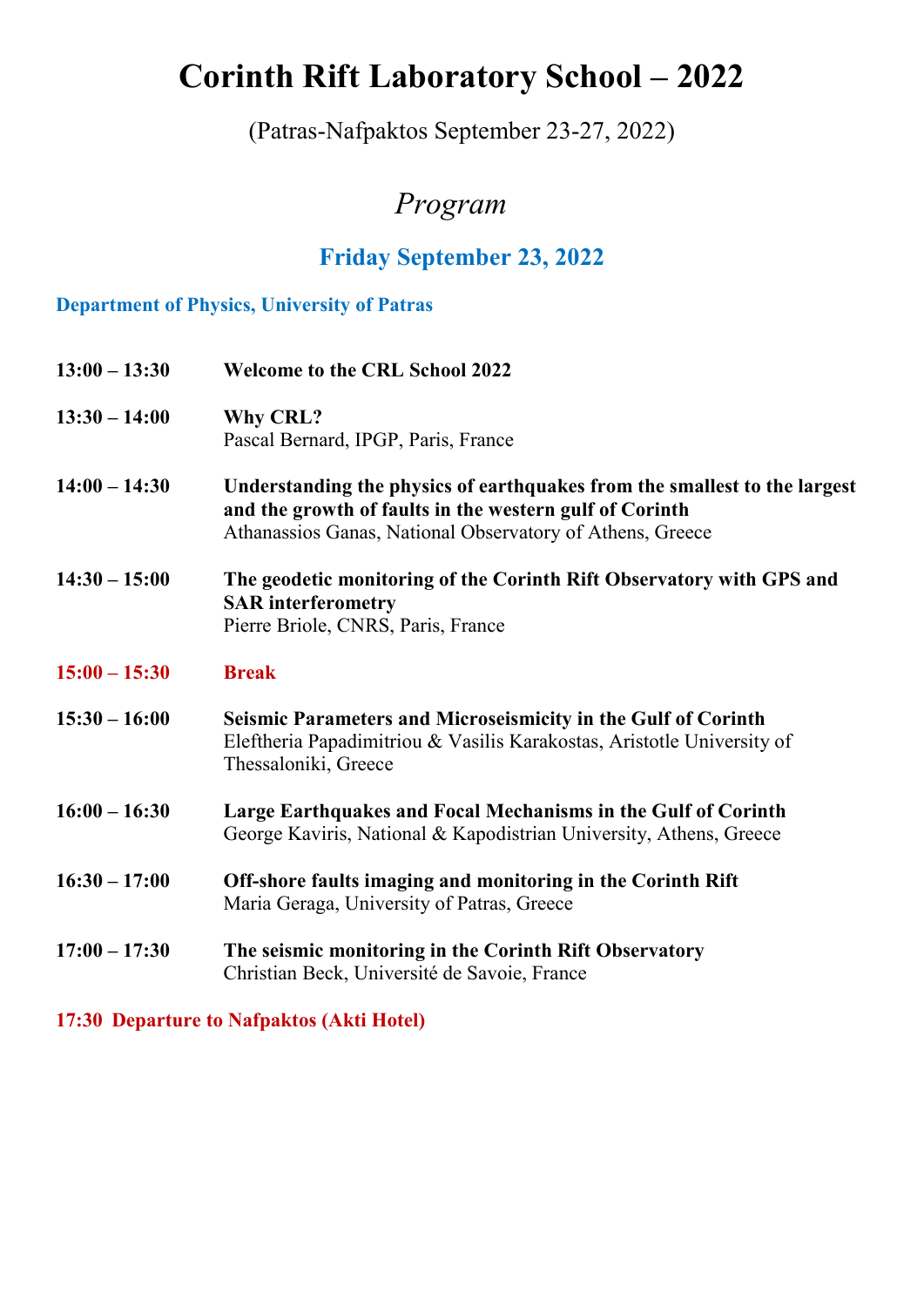# **Saturday September 24, 2022**

## **08:30 Departure from Akti Hotel**

| $08:45 - 09:15$ | Welcome                                                                                                                                                                                                   |
|-----------------|-----------------------------------------------------------------------------------------------------------------------------------------------------------------------------------------------------------|
| $09:15 - 09:45$ | <b>Near Fault Observatories</b><br>Gaetano Festa, University of Naples Federico II, Italy                                                                                                                 |
| $09:45 - 10:15$ | Tectonics, structural setting and tectono-sedimentary processes in the<br><b>Corinth Rift</b><br>Haralambos Kranis, National & Kapodistrian University, Athens, Greece                                    |
| $10:15 - 10:45$ | <b>CRL</b> offshore tectonics and deformation<br>Aurélia Hubert-Ferrari, University of Liège, Belgium                                                                                                     |
| $10:45 - 11:15$ | Relative sea level changes in the Corinth Gulf during the late Holocene<br>Niki Evelpidou & Anna Karkani, National & Kapodistrian University, Athens,<br>Greece                                           |
| $11:15 - 11:45$ | <b>Break</b>                                                                                                                                                                                              |
| $11:45 - 12:15$ | Seismological network of CRL and phase picking<br>Anna Serpetsidaki, University of Patras, Greece                                                                                                         |
| $12:15 - 12:45$ | Ground acceleration produced by earthquakes and their local<br>amplifications depending on the properties of the underlying soils<br>Ioannis Kassaras, National & Kapodistrian University, Athens, Greece |
| $12:45 - 13:45$ | <b>Lunch Break</b>                                                                                                                                                                                        |
| $13:45 - 15:45$ | Hand-on GNSS instruments – learn how to manipulate a GNSS<br>instrument<br>Emilie Klein, CNRS, Paris, France<br>Panagiotis Elias, National Observatory of Athens, Greece                                  |
| $15:45 - 16:15$ | <b>Break</b>                                                                                                                                                                                              |
| $16:15 - 17:15$ | Hand on simple seismic software package provided in the CRL portal<br>George Kaviris & Ioannis Spingos, National & Kapodistrian University,<br>Athens, Greece                                             |
| $17:15 - 18:45$ | <b>Presentations by the students</b><br>$3mn$ per student + questions                                                                                                                                     |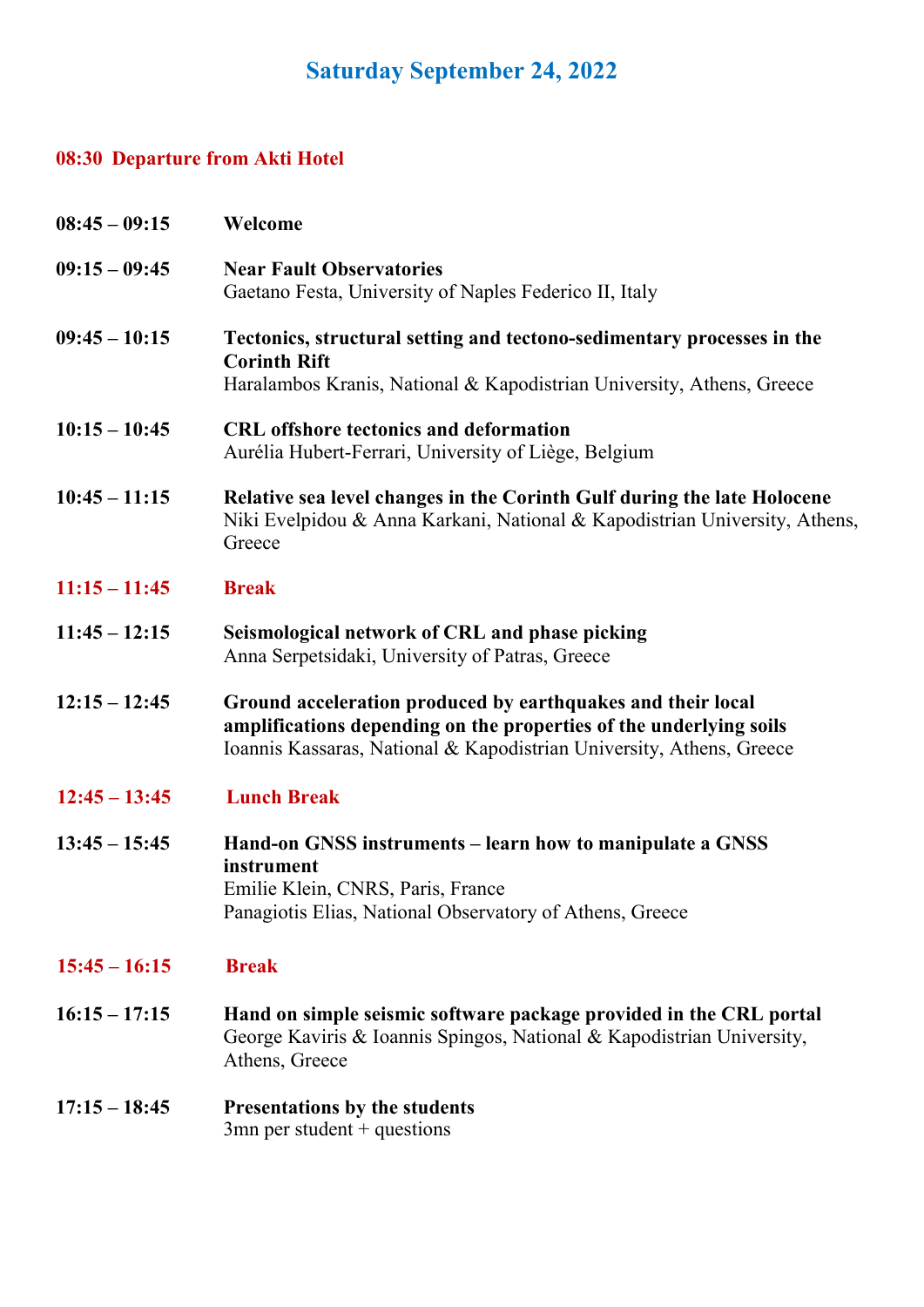## **Sunday September 25, 2022**

### **08:30 Departure from Akti Hotel**

- **08:30 – 13:30 Field trip at Psaromita (GNSS and seismic station), geologic stops along the journey** Thanassis Ganas, National Observatory of Athens, Greece Christian Beck, Université de Savoie, France Emilie Klein, CNRS, Paris, France
- **13:30 – 15:00 Lunch Break**

#### **Afternoon: Nafpaktos**

| $15:00 - 15:30$ | Earthquakes in the classroom – Part 1<br>Francesca Cifelli, Roma TRE University, Rome, Italy                                                         |
|-----------------|------------------------------------------------------------------------------------------------------------------------------------------------------|
| $15:30 - 16:00$ | Earthquakes in the classroom - Part 2<br>Francesca Cifelli, Roma TRE University, Rome, Italy                                                         |
| $16:00 - 16:30$ | Tuned in to the Earth: Using data online at school<br>Jean-Luc Berenguer, University Côte d'Azur / EGU, France                                       |
| $16:30 - 17:00$ | <b>Break</b>                                                                                                                                         |
| $17:00 - 17:30$ | The earthquake suitcase<br>Vasiliki Kouskouna, National & Kapodistrian University, Athens, Greece                                                    |
| $17:30 - 18:00$ | Diffusion of Models and Teaching Tools (SEISMOBOX etc) in Hellenic<br>schools<br>Fotis Danaskos, 8th Junior - Senior High School in Halandri, Greece |
| $18:00 - 18:30$ | <b>Incorporating Models and Teaching Tools into classroom</b><br>Kiki Makri, National Observatory of Athens, Greece                                  |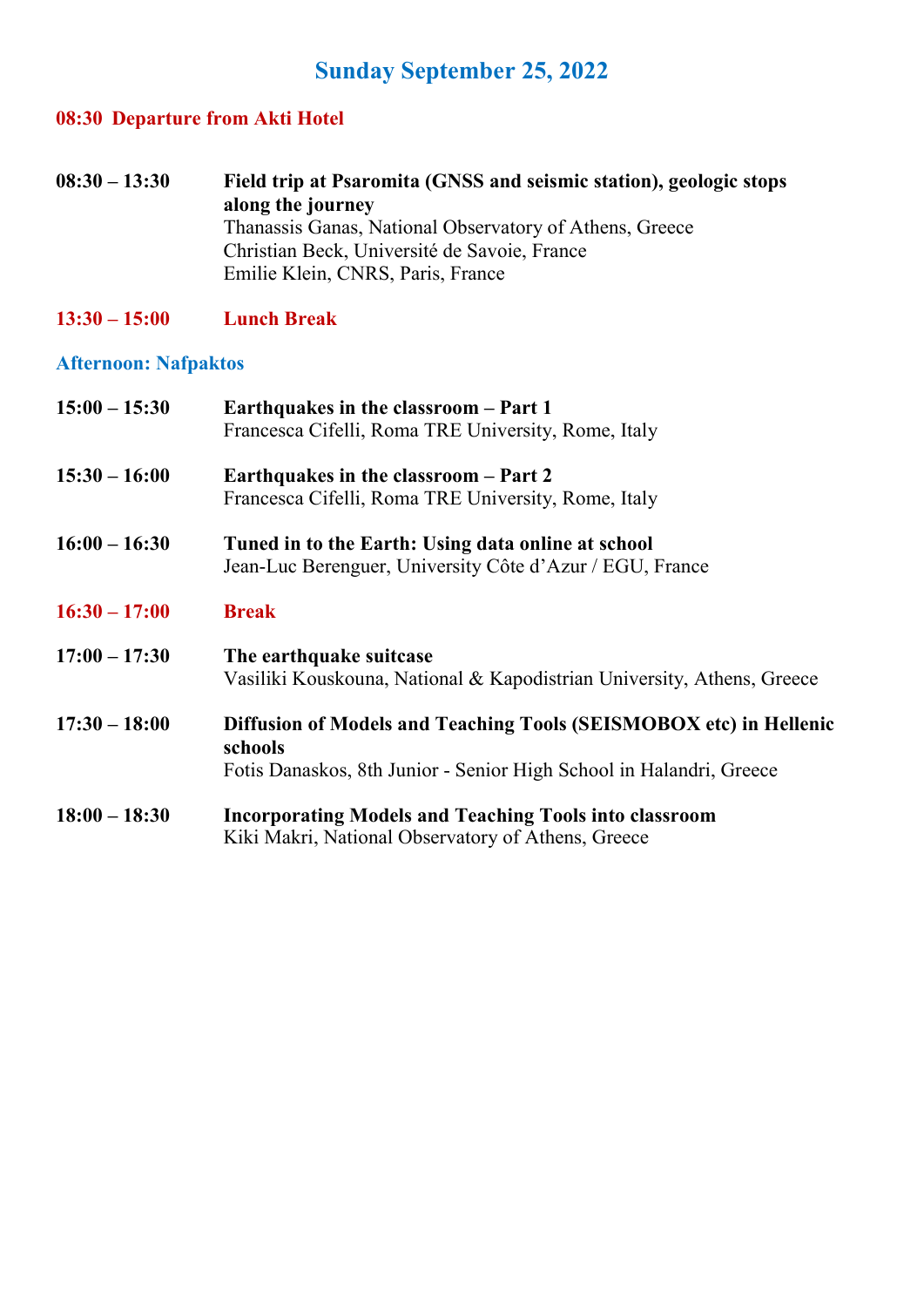## **Monday September 26, 2022**

### **08:30 Departure from Akti Hotel**

| <b>School Teachers</b><br>$08:30 - 12:30$ | The School teachers will have a class in a Senior High School in Nafpaktos                                                                                                                                                   |
|-------------------------------------------|------------------------------------------------------------------------------------------------------------------------------------------------------------------------------------------------------------------------------|
| <b>University Students</b>                |                                                                                                                                                                                                                              |
| $09:00 - 09:30$                           | Quantification of N. Peloponnese shoreline displacement using very high<br>spatial resolution remote sensing data<br>Emmanouel Vasilakis, National & Kapodistrian University, Athens, Greece                                 |
| $09:30 - 10:00$                           | <b>Ground Deformation Studies in Seismic Active Areas using Local</b><br><b>GPS/GNSS networks. The Case of Central Ionian Islands and Patras Gulf</b><br>Vasilios Sakkas, National & Kapodistrian University, Athens, Greece |
| $10:00 - 10:30$                           | Introduction to satellite SAR interferometry<br>Panagiotis Elias, National Observatory of Athens, Greece                                                                                                                     |
| $10:30 - 11:00$                           | <b>Platform-based Technology and Earth Observation Services in Response</b><br>to Geohazards<br>Michael Foumelis, Aristotle University of Thessaloniki, Greece                                                               |
| $11:00 - 11:30$                           | <b>Break</b>                                                                                                                                                                                                                 |
| $11:30 - 12:00$                           | Induced seismicity: Earthquakes caused by human activity<br>George Tsoflias, The University of Kansas, USA                                                                                                                   |
| $12:00 - 12:30$                           | <b>TBD</b><br><b>TBD</b>                                                                                                                                                                                                     |
| $12:30 - 14:30$                           | <b>Lunch Break</b>                                                                                                                                                                                                           |

*Both University Students and Teachers*

| $14:30 - 15:00$ | The QGIS software a free and powerful geographical information<br>software – Plotting the routes of the morning GNSS survey with that<br>software<br>Antonios Mouratidis, Aristotle University of Thessaloniki, Greece |
|-----------------|------------------------------------------------------------------------------------------------------------------------------------------------------------------------------------------------------------------------|
| $15:00 - 17:00$ | <b>Hands-on Geohazard Exploitation Platform</b><br>Michael Foumelis, Aristotle University of Thessaloniki, Greece                                                                                                      |

**20:30 Official dinner of the CRL School 2022**